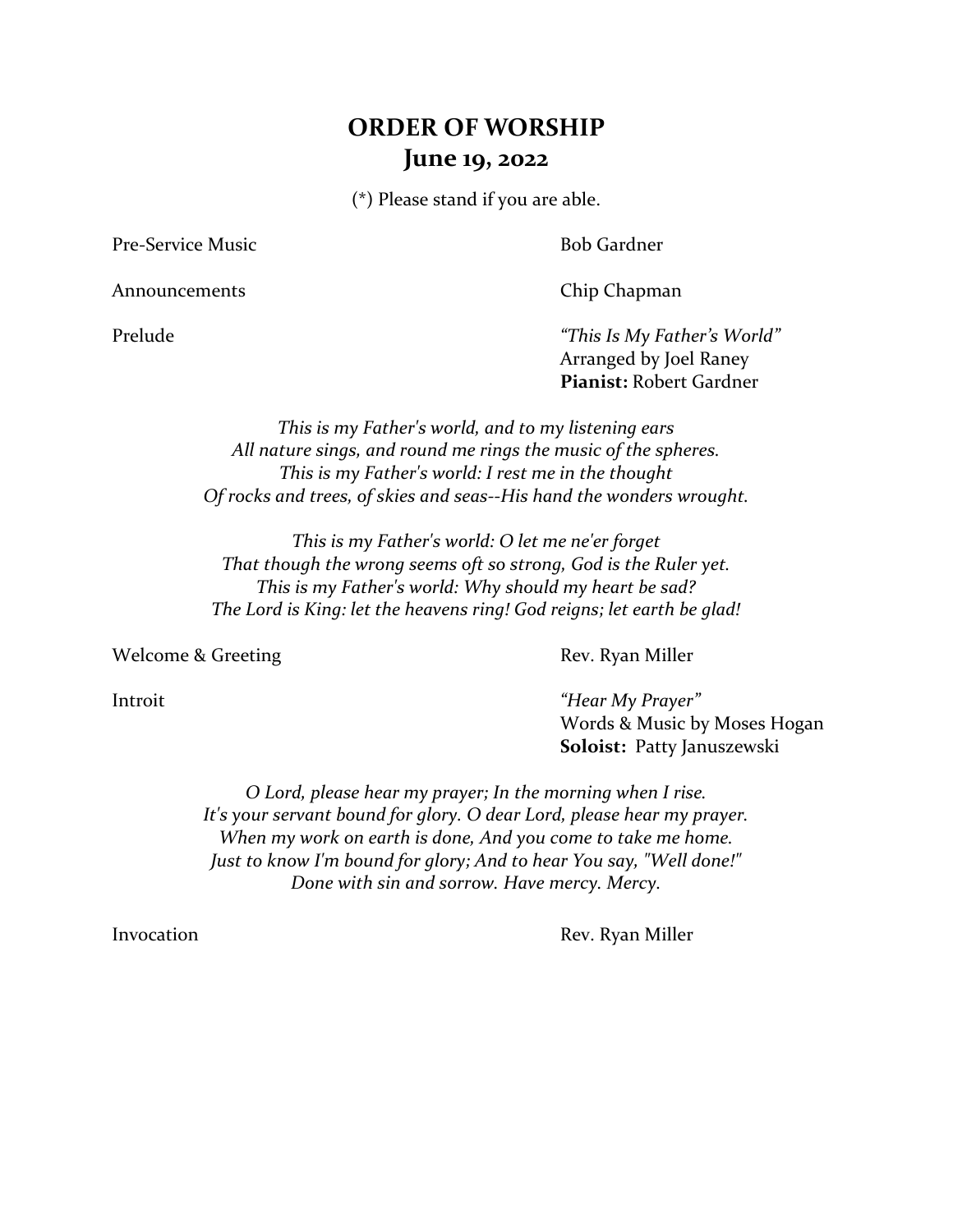### \*Call To Worship

| Leader: | Each of us have been called by name;                                    |
|---------|-------------------------------------------------------------------------|
| ALL:    | With the Father on our side, there is nothing to fear.                  |
| Leader: | Through life's marshes, rivers, or raging fires,                        |
| ALL:    | God the Father has promised to be with us.                              |
| Leader: | Because of the Father's love, we will never be stuck too long;          |
| ALL:    | We are precious and honored in His sight.                               |
| Leader: | All who are created by God, in His name and for His glory are redeemed! |
| ALL:    | Today we worship the Father of creation.                                |
| Leader: | In the name of His only Son, by the power of the Holy Spirit;           |
| ALL:    | In thanks and praise for all the Father has done;                       |
| ALL:    | We sing God's praises and proclaim His glory. Amen                      |

\*Hymn # 526 *"God Of Our Fathers"*

Pastoral Prayer **Rev. Ryan Miller** Rev. Ryan Miller

The Lord's Prayer

*Our Father who art in heaven, hallowed be thy name. Thy kingdom come. Thy will be done on earth, as it is in heaven. Give us this day our daily bread. And forgive us our debts as we forgive our debtors. And lead us not into temptation, but deliver us from evil: For thine is the kingdom, and the power, and the glory, forever. Amen.*

Children's Call Will Powell

# **Come all ye children! Come and praise the Savior! Come, let us worship the Lord!**

Moment with the Children **Rev. Ryan Miller** Rev. Ryan Miller

**Offertory** 

*God proves His love for us each day. The blessings of talents, time and treasures abound. In awe and gratitude we now return a portion of our blessings to God.*